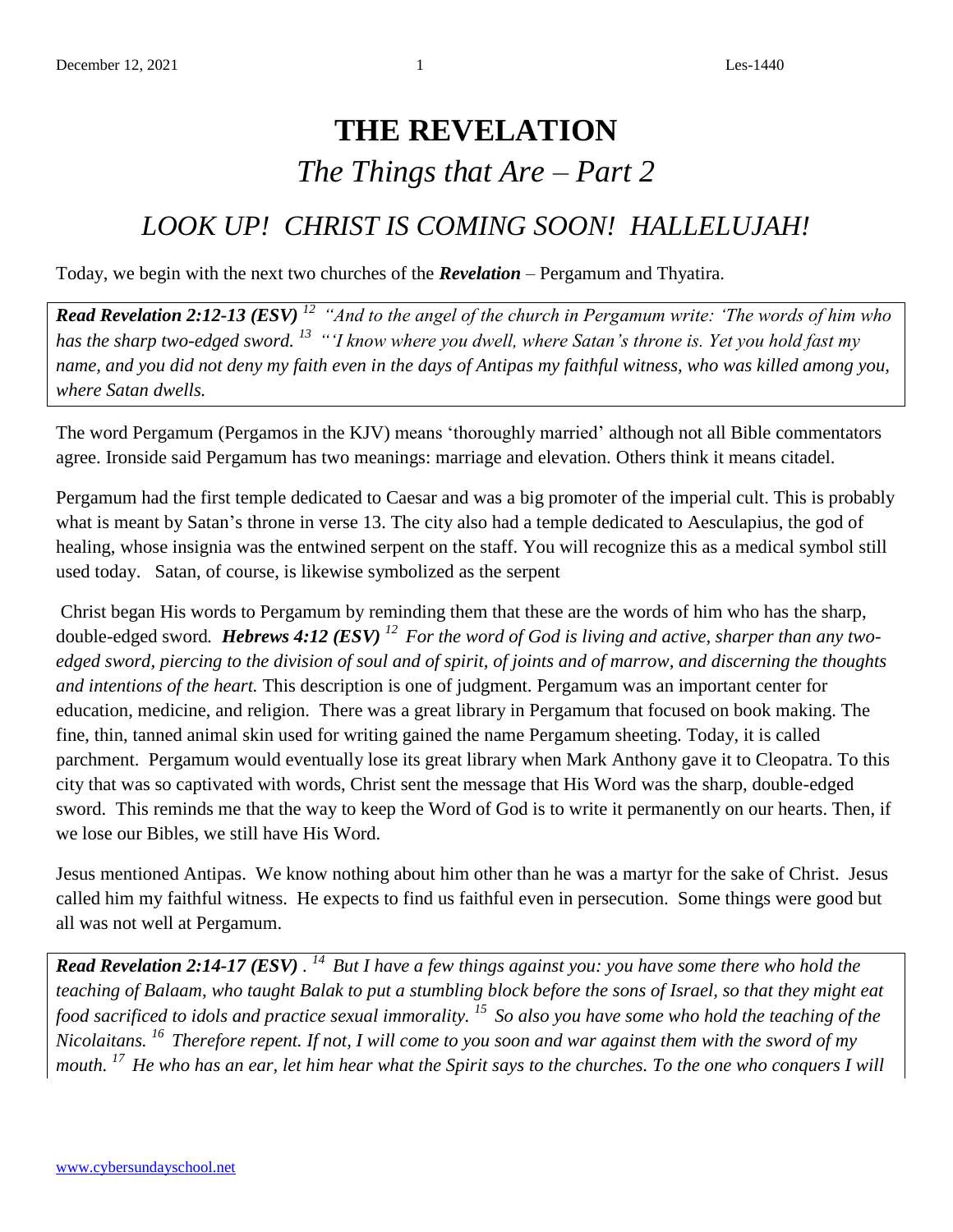*give some of the hidden manna, and I will give him a white stone, with a new name written on the stone that no one knows except the one who receives it.'*

Christians at Pergamum began to live in worldliness and sins of the flesh – not so different from Christians today. The church at Pergamum was not living up the expectations of the One who died to free them from their sins.

The church was loyal in the faith but tolerated wrong views. It was being threatened by the doctrine of Balaam just as in Ephesus. In the Old Testament, Balaam was hired by Balak, king of Moab, to curse the people of Israel when they passed through the land of Moab on their way to Canaan. Balaam could not curse Israel, but he taught the Moabites to bring the men of Israel into Baal worship with its immorality. For this God would punish Israel. What Balaam could not accomplish with a curse he did so through seductive means. Just like the Ephesians, the church at Pergamum had trouble with the Nicolaitans.

The Lord gives them three promises in verse 17.

(1) *I will give you some of the hidden manna*. God fed the Israelites with manna during their wilderness travels, and a pot of the manna was placed in the Ark of the Covenant. Instead of eating *food sacrificed to idols*, the believers in Pergamum needed to feast on the Bread of Life – Jesus Christ through the Word.

(2) *I will give him a white stone.* In those days, a white stone was put into a vessel by a judge to vote acquittal for a person on trial. It was also used like a ticket to gain admission to a feast. Both would certainly apply to the believer in a spiritual sense: he has been declared righteous through faith in Christ, and he feasts with Christ today (*Rev. 3:20*) and will feast with Him in glory (*Rev. 19:6-9*). Taken from Warren Wiersbe's BE Commentary.

(3) …*with a new name written on the stone that no one knows except the one who receives it*. Fructenbaum suggests, "Often a new name was given to a person after he had overcome certain spiritual problems. For example, Jacob who became Israel and Abram who became Abraham. McGee makes a different suggestion, "I do not believe that it will be a new name for you and me but that it will be a new name for Him. I believe that each name will be different because He means something different to each one of us. It will be His personal and intimate name to each of us." This is most likely unexplainable until we get to heaven.

*Read Revelation 2:18-19 (ESV) <sup>18</sup>"And to the angel of the church in Thyatira write: 'The words of the Son of God, who has eyes like a flame of fire, and whose feet are like burnished bronze. <sup>19</sup>"'I know your works, your love and faith and service and patient endurance, and that your latter works exceed the first.* 

Wiersbe writes, "The longest message was sent to the church in the smallest city! Thyatira was a military town as well as a commercial center with many trade guilds. Wherever guilds were found, idolatry and immorality the two great enemies of the early church—were almost always present too."

The description of what John saw in *Revelation 1:13-15* is the same as how Jesus describes Himself except John calls who he saw *like a Son of Man* while Jesus describes Himself as *the Son of God*. My simple explanation is that John recognized Jesus as the Son of Man he had spent three years with in the flesh. Jesus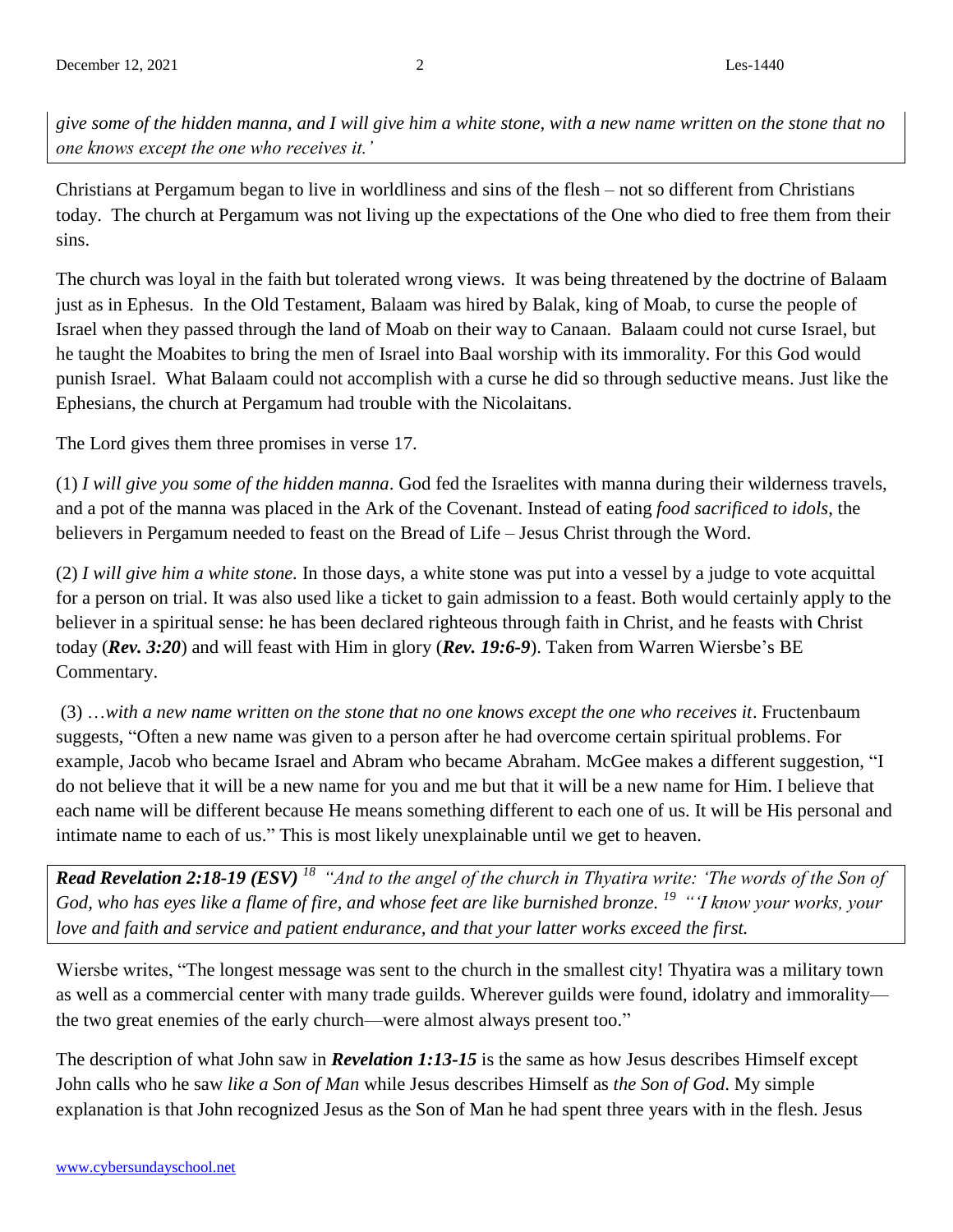described Himself as what He is now – *the Son of God*. In fact, this is the only time in *Revelation* this title is used. The city boasted a special temple to Apollo, the 'sun god,' which explains why the Lord introduced Himself as *the Son of God*. John had to deliver a message of severe warning and judgment to this congregation, which explains the description of the Lord's eyes and feet.

Again, we see Jesus' example of praising the good before pointing out the faults in Thyatira. It is interesting to contrast the churches at Ephesus and Thyatira. The Ephesian church was weakening in its love, yet faithful to judge false teachers; while the people in the Thyatira church were growing in their love, but too tolerant of false doctrine. Both extremes must be avoided in the church. Paul wrote in *Ephesians 4:15 (ESV)* <sup>15</sup> Rather, *speaking the truth in love, we are to grow up in every way into him who is the head, into Christ,*

The believers in Thyatira were busy! They were involved in sacrificial ministry for the sake of others. What's more, their works were increasing and characterized by faith, love, and patience; so the church was not guilty of just 'religious activity.'

God never overlooks any good in a believer's life whether there is much or little. In the days of Noah, when the world became so fearfully wicked, God spared the good (Noah and his family) before destroying the world with a flood. Sodom and Gomorrah were described as the most wicked cities of the ancient world and God brought judgment on those cities but not before taking out the good – Lot and part of his family. God knew all the goodness in Thyatira even the small things. God does not overlook the ministry of the little things. However, He did have something against the people of Thyatira.

*Read Revelation 2:21-23 (ESV) <sup>21</sup>I gave her time to repent, but she refuses to repent of her sexual immorality. <sup>20</sup>But I have this against you, that you tolerate that woman Jezebel, who calls herself a prophetess and is teaching and seducing my servants to practice sexual immorality and to eat food sacrificed to idols. <sup>22</sup>Behold, I will throw her onto a sickbed, and those who commit adultery with her I will throw into great tribulation, unless they repent of her works, <sup>23</sup>and I will strike her children dead. And all the churches will know that I am he who searches mind and heart, and I will give to each of you according to your works.*

The Lord found much to expose and condemn at Thyatira. No amount of loving and sacrificial works can compensate for the tolerance of evil. The church was permitting a false prophetess to influence the people and lead them into compromise. It is not likely that this woman was actually named Jezebel because of the bad connotations that went with it and the name was also Phoenician in origin.

The name most likely is symbolic: *Jezebel* was the idolatrous queen of the Old Testament who enticed Israel to add Baal worship to their religious ceremonies. The seductive teaching of *Jezebel* was similar to the *doctrine of Balaam* that the Lord condemned in the church of Pergamum. Whoever this person actually was at Pergamum she taught believers how to compromise with the Roman religion and the practices of the guilds – all immoral in their makeup.

Not only was the church at Thyatira tolerant of evil, but it was proud and unwilling to repent. The Lord gave the false prophetess time to repent, yet she refused. Now He was giving her followers opportunity to repent. His eyes of fire had searched out their thoughts and motives, and He would make no mistake. the Lord threatened to